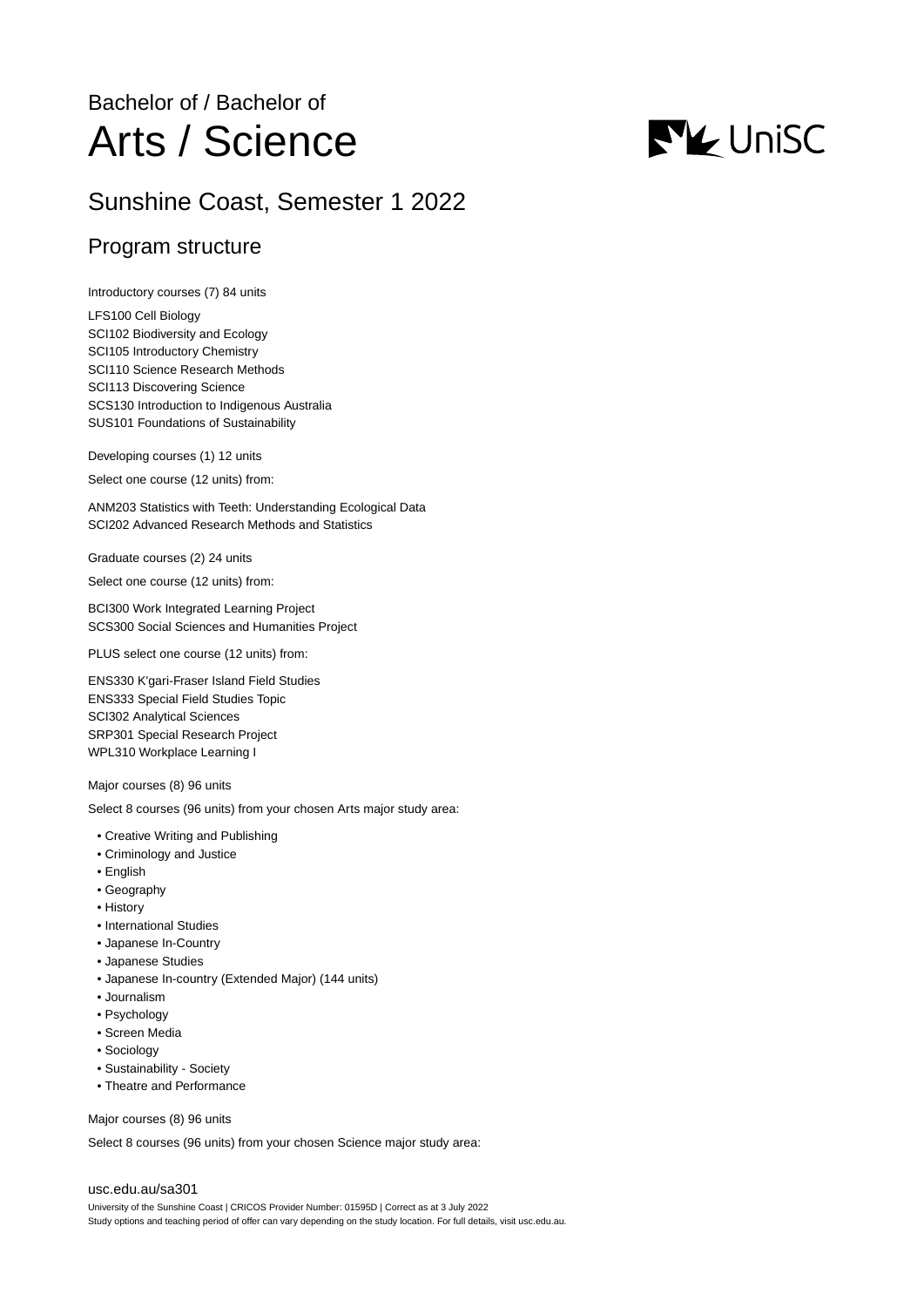- Biology
- Biotechnology
- Chemistry
- Ecology
- Mathematics

#### Minor courses (4) 48 units

Select 4 courses (48 units) from your chosen Arts minor study area:

- Behavioural Science
- Counselling Skills
- Creative Writing and Publishing
- Criminology and Justice
- English
- Geography
- Geospatial Analysis
- Global Environmental Politics
- History
- Indigenous Studies
- International and Human Rights
- International Studies
- Japanese Studies
- Journalism
- Music
- Screen Media
- Social Theory
- Sociology
- Sustainability
- Theatre and Performance

Elective course (2) 24 units

Select 2 elective courses (24units) from the undergraduate elective course options.

Note: Program structures are subject to change. Not all USC courses are available on every USC campus.

With the approval of the Program Coordinator, students may replace a specified major or minor with a study component deemed to be equivalent commenced or completed at another university or comparable tertiary institution.

Please note that not all study components and/or combinations of study components included in this program may be able to be completed in the minimum duration.

## Total units: 384

## Study sequence

#### Year 1

#### Semester 1

| <b>COURSE</b>                        | SEMESTER OF OFFER<br>(SUNSHINE COAST) | <b>UNITS</b> | <b>REQUISITES</b>                    |
|--------------------------------------|---------------------------------------|--------------|--------------------------------------|
| LFS100 Cell Biology                  | • Semester 1                          | 12           | Anti:<br>SCI103 or LFS101 or LFS103. |
| SUS101 Foundations of Sustainability | • Semester 1                          | 12           |                                      |
| <b>SCI105 Introductory Chemistry</b> | • Semester 1, Semester 2              | 12           | Anti:<br><b>SCI505</b>               |

#### [usc.edu.au/sa301](https://www.usc.edu.au/sa301)

University of the Sunshine Coast | CRICOS Provider Number: 01595D | Correct as at 3 July 2022

Study options and teaching period of offer can vary depending on the study location. For full details, visit usc.edu.au.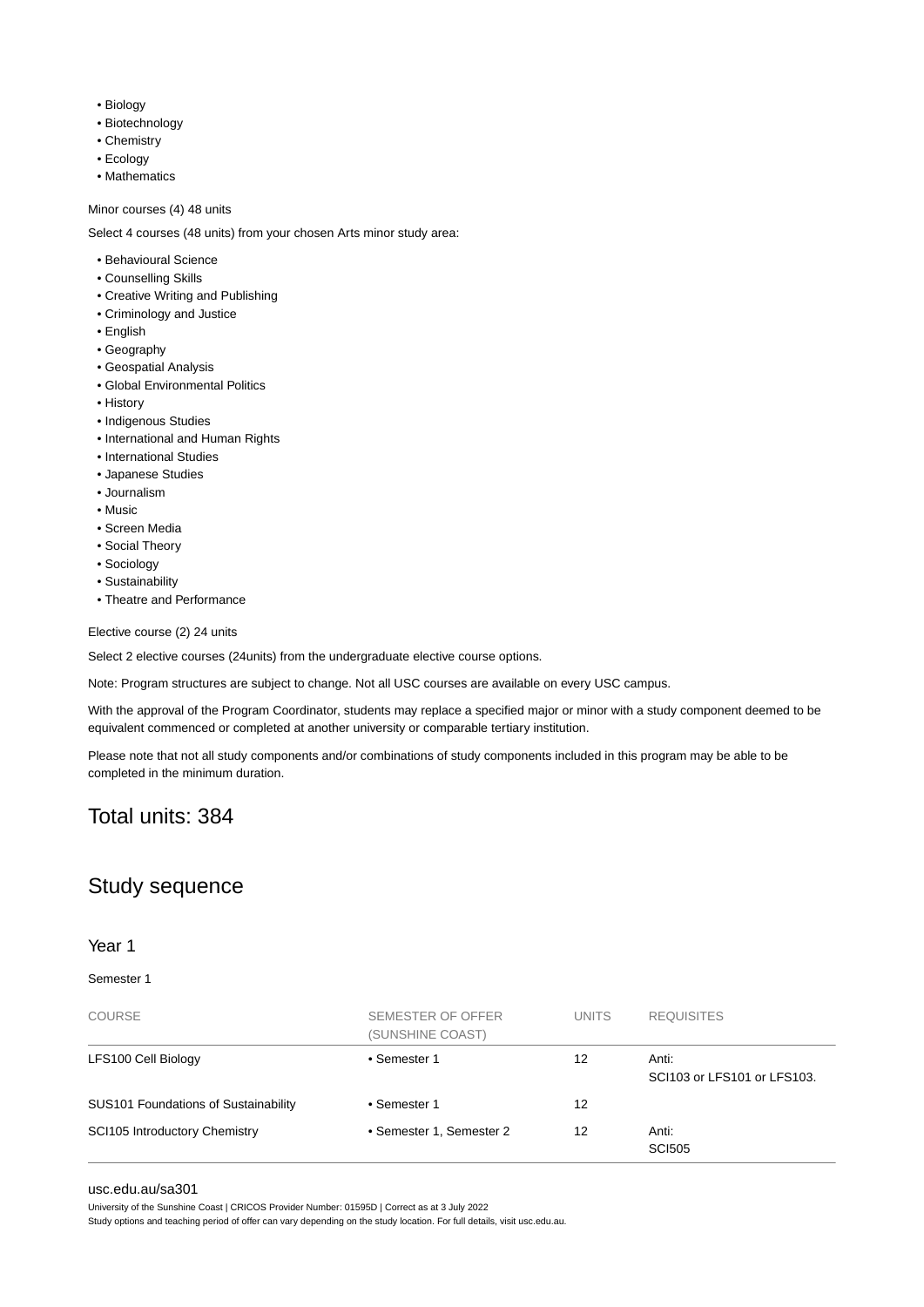#### PLUS select 1 course towards your chosen majors or minor.

#### Semester 2

| <b>COURSE</b>                               | SEMESTER OF OFFER<br>(SUNSHINE COAST) | <b>UNITS</b> | <b>REQUISITES</b>         |
|---------------------------------------------|---------------------------------------|--------------|---------------------------|
| SCI102 Biodiversity and Ecology             | • Semester 2                          | 12           | Anti:<br><b>ENS102</b>    |
| SCI110 Science Research Methods             | • Semester 1, Semester 2              | 12           | Anti:<br>SCI201 or CPH261 |
| SCS130 Introduction to Indigenous Australia | • Semester 1. Semester 2              | 12           |                           |

PLUS select 1 course towards your chosen majors or minor.

#### Year 2

#### Semester 1

| <b>COURSE</b>              | SEMESTER OF OFFER<br>(SUNSHINE COAST) | UNITS | <b>REQUISITES</b> |
|----------------------------|---------------------------------------|-------|-------------------|
| SCI113 Discovering Science | • Semester 1                          |       |                   |

#### PLUS select 3 course towards your chosen majors or minor.

#### Semester 2

Select 3 courses towards your chosen majors or minor.

#### PLUS select either:

| <b>COURSE</b>                                                         | SEMESTER OF OFFER<br>(SUNSHINE COAST) | <b>UNITS</b> | <b>REQUISITES</b>        |
|-----------------------------------------------------------------------|---------------------------------------|--------------|--------------------------|
| ANM203 Statistics with Teeth: Understanding<br><b>Ecological Data</b> | • Semester 2                          | 12           | Pre:<br>SCI110 or BUS101 |
| SCI202 Advanced Research Methods and<br><b>Statistics</b>             | • Semester 2                          | 12           | Pre:<br>SCI110 or BUS101 |
|                                                                       |                                       |              | Anti:<br>ANM203          |

#### Year 3

#### Semester 1

Select 3 courses towards your chosen majors or minor.

PLUS select 1 elective course from the undergraduate elective course options.

#### Semester 2

Select 4 courses towards your chosen majors or minor.

#### Year 4

Semester 1 Select 3 courses towards your chosen majors or minor.

#### [usc.edu.au/sa301](https://www.usc.edu.au/sa301)

University of the Sunshine Coast | CRICOS Provider Number: 01595D | Correct as at 3 July 2022 Study options and teaching period of offer can vary depending on the study location. For full details, visit usc.edu.au.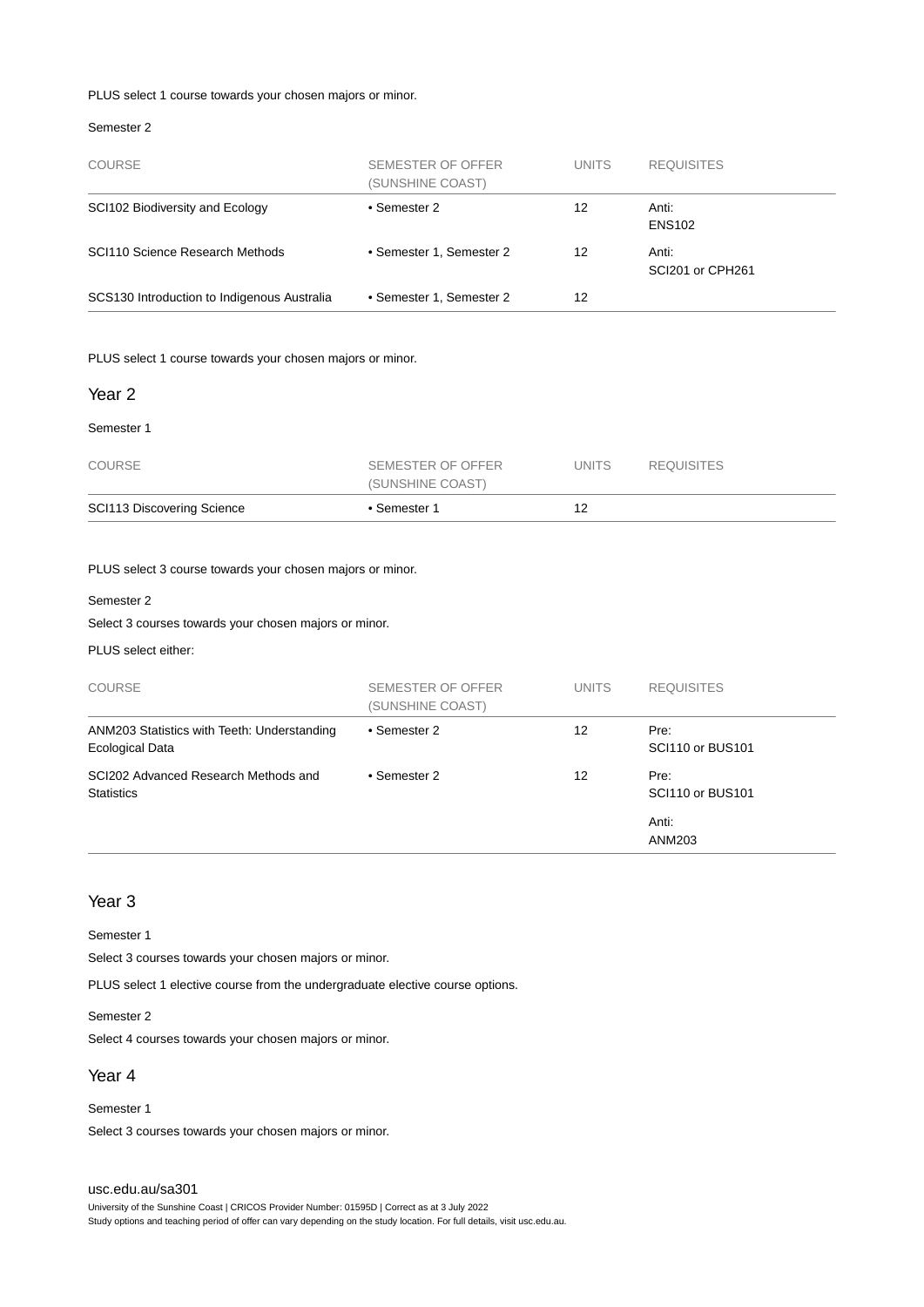PLUS select 1 course from:

| <b>COURSE</b>                             | <b>SEMESTER OF OFFER</b><br>(SUNSHINE COAST)                 | <b>UNITS</b> | <b>REQUISITES</b>                                         |
|-------------------------------------------|--------------------------------------------------------------|--------------|-----------------------------------------------------------|
| ENS330 K'gari-Fraser Island Field Studies | • Session 8                                                  | 12           | Pre:<br>Course Coordinator consent<br>required and SCI110 |
| <b>ENS333 Special Field Studies Topic</b> | • Session 5, Session 7                                       | 12           | Pre:<br><b>Course Coordinator Consent</b><br>Required     |
| SRP301 Special Research Project           | • Session 8, Semester 1, Semester 12<br>2                    |              | Pre:<br><b>Course Coordinator Consent</b><br>Required.    |
| WPL310 Workplace Learning I               | • Session 1, Session 5, Session 8,<br>Semester 1, Semester 2 | 12           | Pre:<br><b>Course Coordinator Consent</b><br>Required     |
| <b>SCI302 Analytical Sciences</b>         | • Semester 1                                                 | 12           | Pre:<br>CHM202 or CHM210 or LFS251                        |

Semester 2

Select 2 courses towards your chosen majors or minor.

PLUS select 1 course from:

| <b>COURSE</b>                                              | SEMESTER OF OFFER<br>(SUNSHINE COAST) | <b>UNITS</b> | <b>REQUISITES</b>                                                                                                                                                                                                     |
|------------------------------------------------------------|---------------------------------------|--------------|-----------------------------------------------------------------------------------------------------------------------------------------------------------------------------------------------------------------------|
| <b>BCI300 Work Integrated Learning Project</b>             | • Semester 1, Semester 2              | 12           | Pre:<br>Course Coordinator Consent.<br>Completion of 192 units in your<br>degree. At least 6 courses in<br>your major where applicable.<br><b>GPA</b> restriction for students<br>enrolled in the Research<br>stream. |
|                                                            |                                       |              | Anti:<br>CMN311, CMN312, CMN313,<br>CMN316 or ENT311                                                                                                                                                                  |
| SCS300 Social Sciences and Humanities Project • Semester 2 |                                       | 12           | Pre:<br><b>Course Coordinator Consent</b><br>Required and completed 192<br>units                                                                                                                                      |

PLUS select 1 elective course from the undergraduate elective course options.

## Program requirements and notes

#### Program Requirements

In order to graduate you must:

- Successfully complete 384 units as outlined in the Program Structure
- Complete no more than 16 (192 units) of introductory level courses in total, including the core course

#### [usc.edu.au/sa301](https://www.usc.edu.au/sa301)

University of the Sunshine Coast | CRICOS Provider Number: 01595D | Correct as at 3 July 2022 Study options and teaching period of offer can vary depending on the study location. For full details, visit usc.edu.au.